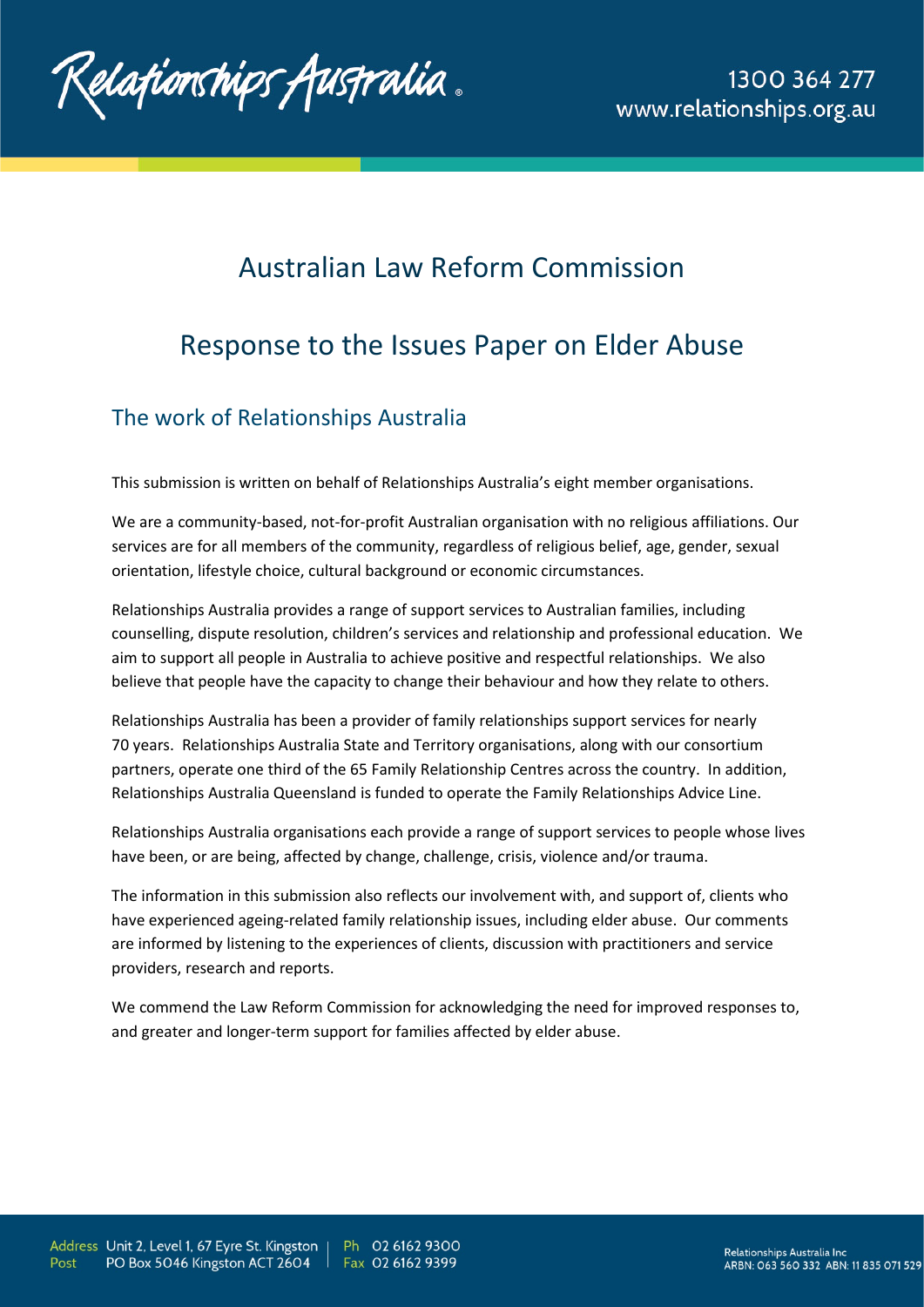# Introduction

On 1 January 2016, Relationships Australia commenced a twelve month trial of an elder relationship service in six selected locations around Australia. The aim of the service is to support families to plan for future medical, health, financial or living arrangements and make decisions that protect the interests, rights and safety of all family members. Sites include urban and regional locations: Canberra ACT, Wagga Wagga NSW, Kew VIC, Adelaide SA, Launceston TAS and Moreton Bay QLD.

The service was developed in response to changing demographic, health and social issues which have resulted in an ageing Australian population and increasingly complex family structures. People can attend the new service on their own, with their partner or extended family, and are supported by qualified mediators, pyschologists and social workers who have been trained in delivering services to older people. The service responds to the presenting needs of clients, and may include counselling, mediation, education and referral to specialist support services and legal advice. A number of presentations to date have included elder abuse.

Our early experience suggests that the current service system and policy frameworks to prevent and respond to elder abuse are inadequate and fragmented. We welcome the Australian Law Reform Commission's issues paper and the opportunity to contribute to the design of a better system.

# Response to questions in the issues paper

# Questions 1 & 2

Definitions

- We support an approach that protects human rights and a definition that identifies both the effect on the victim of abuse and the intention of the abuser. When considering whether elder abuse should include negligence, we could look to other similar social issues whereby there are particular vulnerabilities, care relationships, and expectations of trust, such as in cases of child neglect. We support the approach of many other international jurisdictions to include failure to provide adequate care as an element of the definition, and would suggest that this broader definition reflects contemporary community standards. We support the issues paper's acknowledgement that remedies should reflect the intentional nature of the abuse.
- The definition should be consistent for informal and formal relationships, regardless of payment for services. The definition could also be informed by relevant policy frameworks that exist in child protection and family violence where informal, formal, for-profit and notfor-profit relationships exist.
- The definition of elder abuse and regulation to prevent it should also be consistent across states and territories, including Powers of Attorney and guardianship. Many of our clients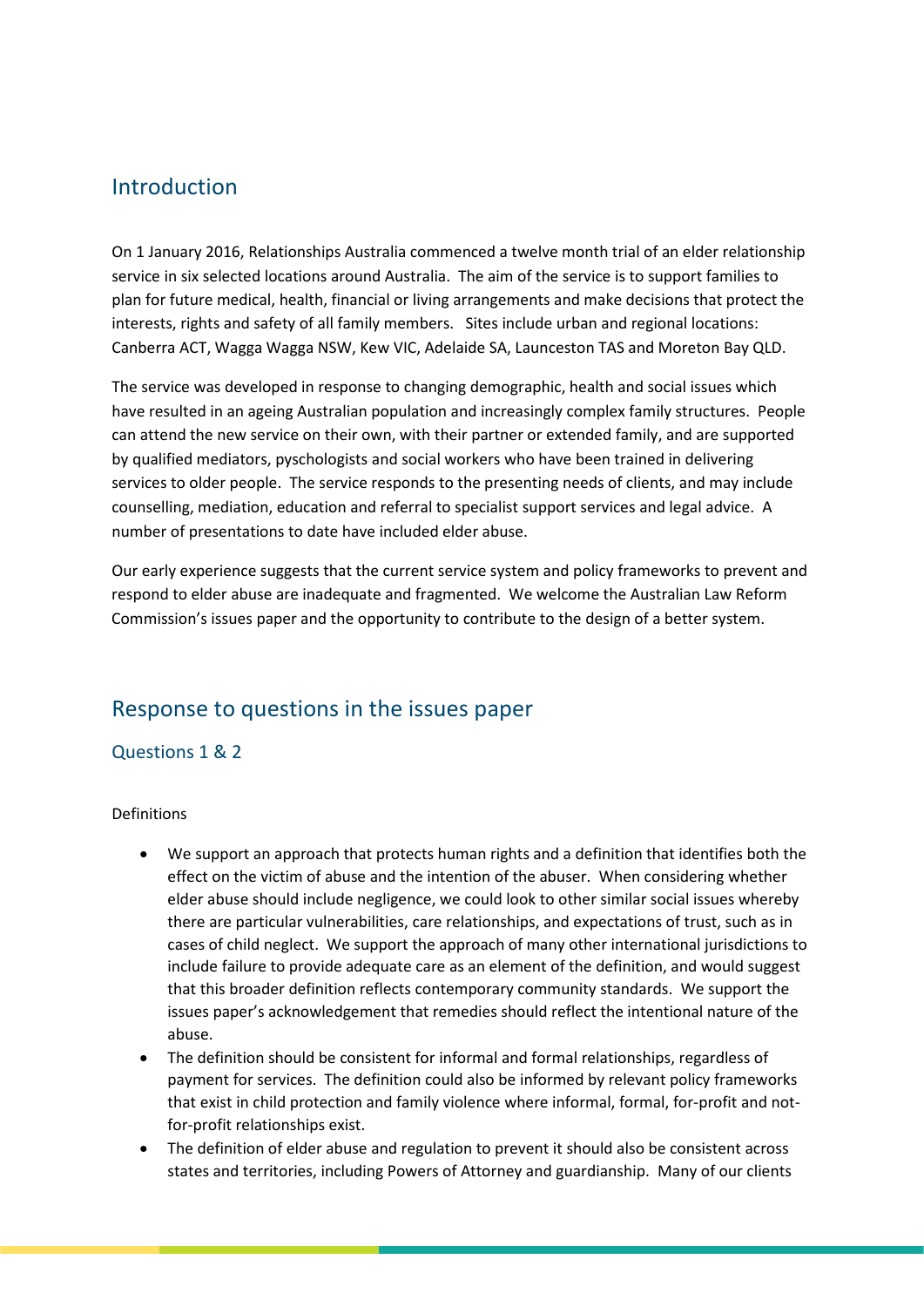are part of families that live across various state and territories and jurisdictional differences contribute to the complexity of responses and the ability of agencies to protect older people.

• We also support the establishment of a single regulator with investigative powers, and redress that includes approaches that achieve the best possible outcomes for older people and their families, including restorative approaches such as family group conferencing, apology, restitution and criminal sanctions in serious cases of abuse.

#### Abusers

- Our experience suggests that policy work in this area could be informed by the child protection and family violence systems. For example, relevant frameworks for responding to elder abuse could look to developing 'elder' safe organisations in the same way that childsafe organisations are created to protect vulnerable children.
- Where elder abuse differs markedly from other related social policy issues is in the gendered nature of the abuse. While we note that women are more likely to be the victims of elder abuse, and men the perpetrators, the gendered nature of elder abuse is not nearly as marked as for violence and abuse at younger ages. The current family violence sector is orientated (largely due to historical funding models and need) to provide services to women and children victims (eg crisis accommodation, child protection) and we suggest that many of these services are ill-equipped to deal with, inadequately funded, and inappropriate for, older people. This is particularly the case for male victims and female perpetrators. Within the elder relationship service we have used approaches developed for family law services where the service model supports both male and female members of couples.
- We do not support an approach that allocates and arbitrary age to the definition of elder abuse. In our pilot program, we defined the service by the existence of an 'ageing related issue' rather than the attainment of a particular age.

#### Question 3

- Early presentations to the elder relationship service have included older people from regional and rural communities. In these cases, the ability of the older person to exercise their rights and wishes has been complicated by the existence of multi-family households, expectations of entitlement to the family farm, complex financial arrangements, social isolation, vulnerability of the older person and poor communication between family members (see, for example case studies 3 & 8).
- While cases to date demonstrate how difficult it can be to engage all the parties in multifamily situations, early learnings also point to the services ability to empower family members to tackle family conflict where members of the family won't come in to the service.
- Clients from culturally and linguistically diverse communities have raised issues consistent with the observations in the issues paper, including male dominated cultural expectations, and vulnerabilities of elderly women due to language barriers and inexperience in navigating the Australian financial and social security systems. Where there has been a history of family violence, we observe intergenerational transfer that results in the abuse of mothers by sons at older ages.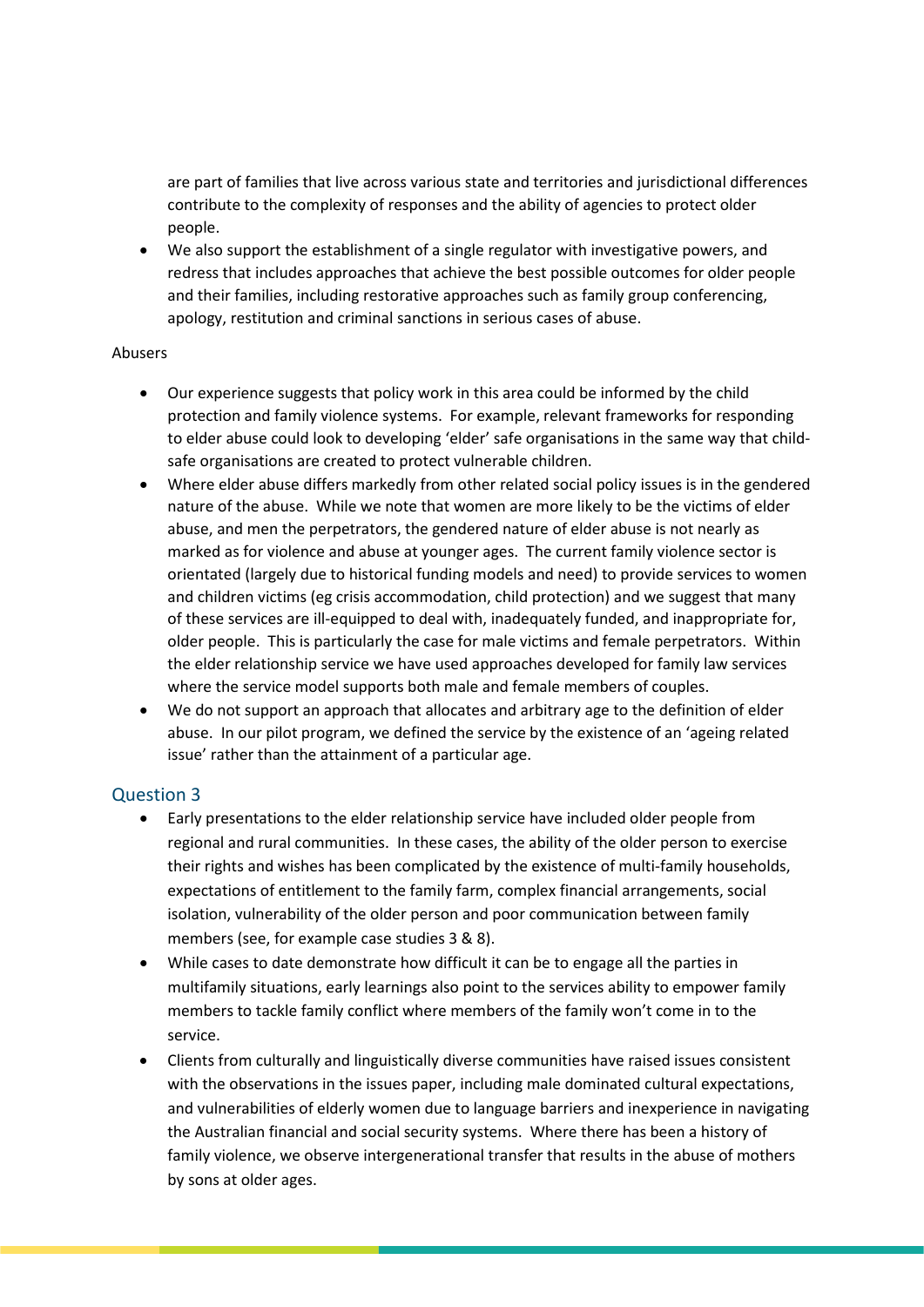• With respect to lesbian, gay, bisexusal, transgender or intersex people, we also expect family conflict to arise where adult children do not respect the partner relationships and wishes of their parent when financial and end of life decisions need to be made.

#### Question 4

- We support a national collection of prevalence data, noting that elder abuse occurs on a spectrum and a robust definition is needed. It is likely that the difficulties in collecting family violence data for younger cohorts are likely to be evident in collecting data for older populations. However, it is also likely that there will be difficultly eliciting disclosure due to outdated views of relationships and the specific vulnerabilities of older people.
- We also support studies that evaluate the effectiveness of intervention and prevention strategies.
- We do not think that prevalence will be adequately measured by elder abuse hotline reporting.

#### Question 11

• We note the observations of the issues paper. The elder relationship service has also observed elder abuse in retirement villages where the governing/body corporate has coerced and intimidated residents.

#### Questions 12, 13 & 14

- Our stakeholder conversations have alluded to the potential of the existing health and community service sector in helping to identify elder abuse. Services that come in contact with older people at risk of abuse could include age care assessment teams, GPs, Pharmacists, Human Services and community support organisations such as mental health, housing and carer services (for example see case 8). At present, many service providers show a lack of confidence, skills and information to assist them in approaching and dealing with issues of elder abuse. This is compounded by a lack of referral pathways, and primary and tertiary services with specific skills in supporting people affected by elder abuse.
- In our experience in supporting families affected by family violence, there are usually people in the formal and informal networks around the 'at risk' person who know, or have suspicions about violence and abuse. For example, in a survey conducted by Relationships Australia in January 2016, almost one-third of respondents indicated that they had concerns relating to the abuse of an elderly relative or neighbour (see [www.relationships.org.au\)](http://www.relationships.org.au/). The challenge for policy makers is to create an environment to support and encourage people to report to the appropriate service or authority.
- Family relationship services can also provide a 'safe-space' in which people are comfortable discussing concerns relating to abuse. Where the service identifies safety concerns, existing procedures for families affected by violence would ensure appropriate reports are made.
- The best outcomes for victims would be achieved by a single regulatory/investigative body and a nationally consistent policy framework. This framework could be informed by policy work in other related areas, including standards for creating 'elder' safe organisations, quality accreditation standards for children's services, family violence and disability services.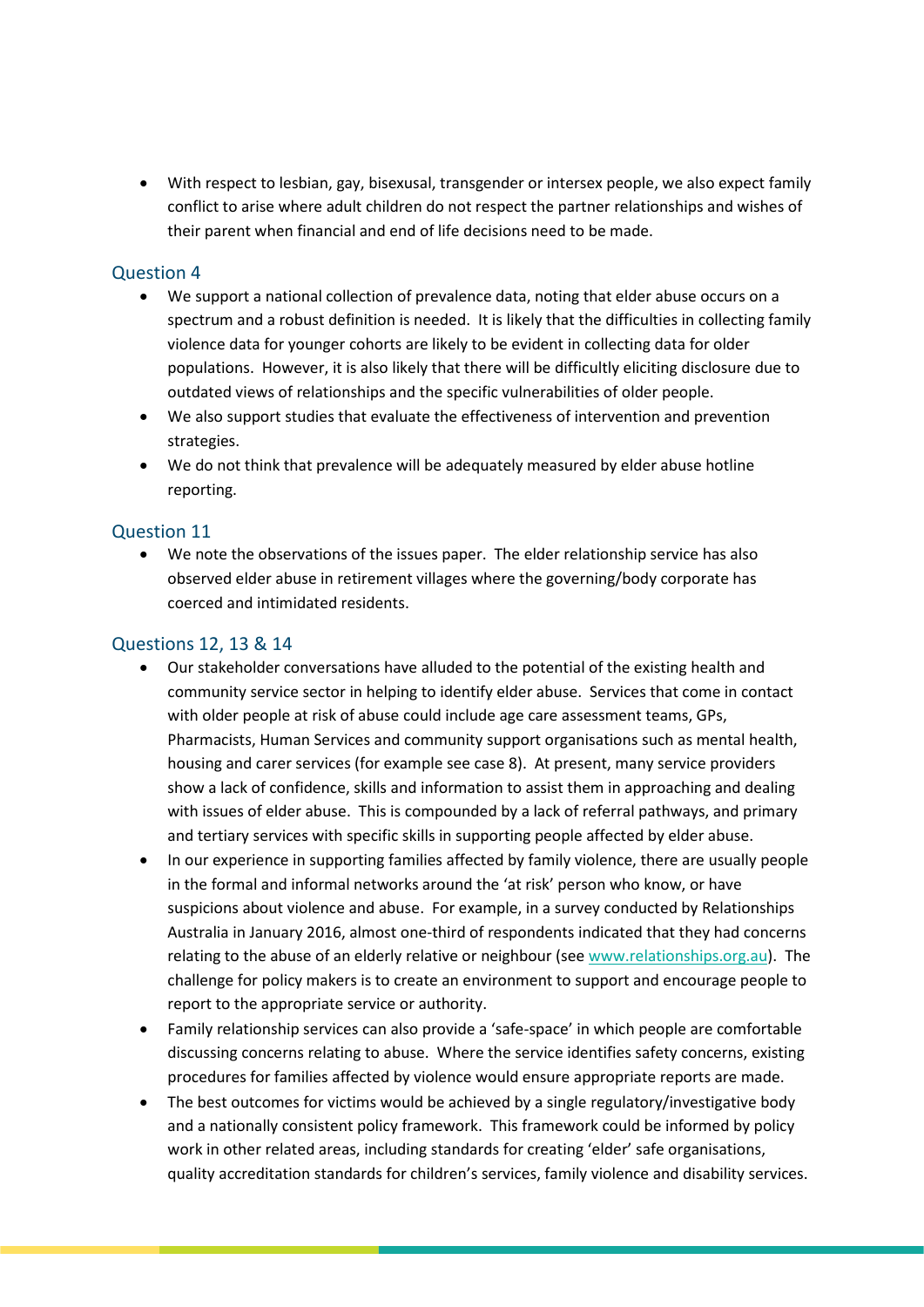# Question 18 & 19

• We support an improved complaints system but note that in many situations older people will not have the skills, capacity or will to report abuse.

# Question 20

- As discussed above at question 12, with an appropriate policy framework, aged care services and schemes are well-placed to identify elder abuse.
- We would also support additional services to support carers. A key feature of cases of elder abuse presenting at our services is an adult child/parent care relationship. Many of these carers are suffering their own financial, mental and physical health issues due to the significant burden of their caring role (see for example case 6 below). Our service has been able to provide additional supports to carers through referrals to community support organisations, and facilitating family meetings to encourage other family members to assist with care. Services that provide additional supports to people in caring roles could be significant in preventing elder abuse, particularly in relation to neglect.

# Questions 24 & 25

- Our service has identified instances of older people being coerced and abused in relation to retirement savings and bank accounts. In these cases the perpetrator is usually an adult child.
- While additional legal safeguards may be put in place, clients presenting at our services are unlikely to access civil or criminal remedies as they do not want to damage their family relationships. This is particularly the case where the older person(s) relies on their adult child for care, or envisage they may do so in the future. These situations suggest a role for restorative processes that achieve outcomes for older victims and preserve or improve family relationships that need to endure past the financial abuse.
- We also note situations where the capacity of the older person contributes to the opportunity for abuse. For example, medical diagnosis of Alzheimer's disease can take many years. In the intervening period it may be difficult to determine the capacity of the older person and this may also be the period in which Powers of Attorney are assigned and financial abuse takes place.
- We support increased education of staff in the banking sector to identify and respond to elder abuse.

#### Question 26

- As discussed above, we support a national consistent policy framework and single regulator. The regulator could have powers to refer clients to alternative dispute resolution and restorative processes that could assist in improving outcomes for older people and preserving and enhancing relationships.
- Our services have established procedures for reporting safety concerns. Clients are informed at intake that reports will be made if the service identifies a person at risk of safety from violence or abuse. Mandated reporting would not increase the number or quality of these reports.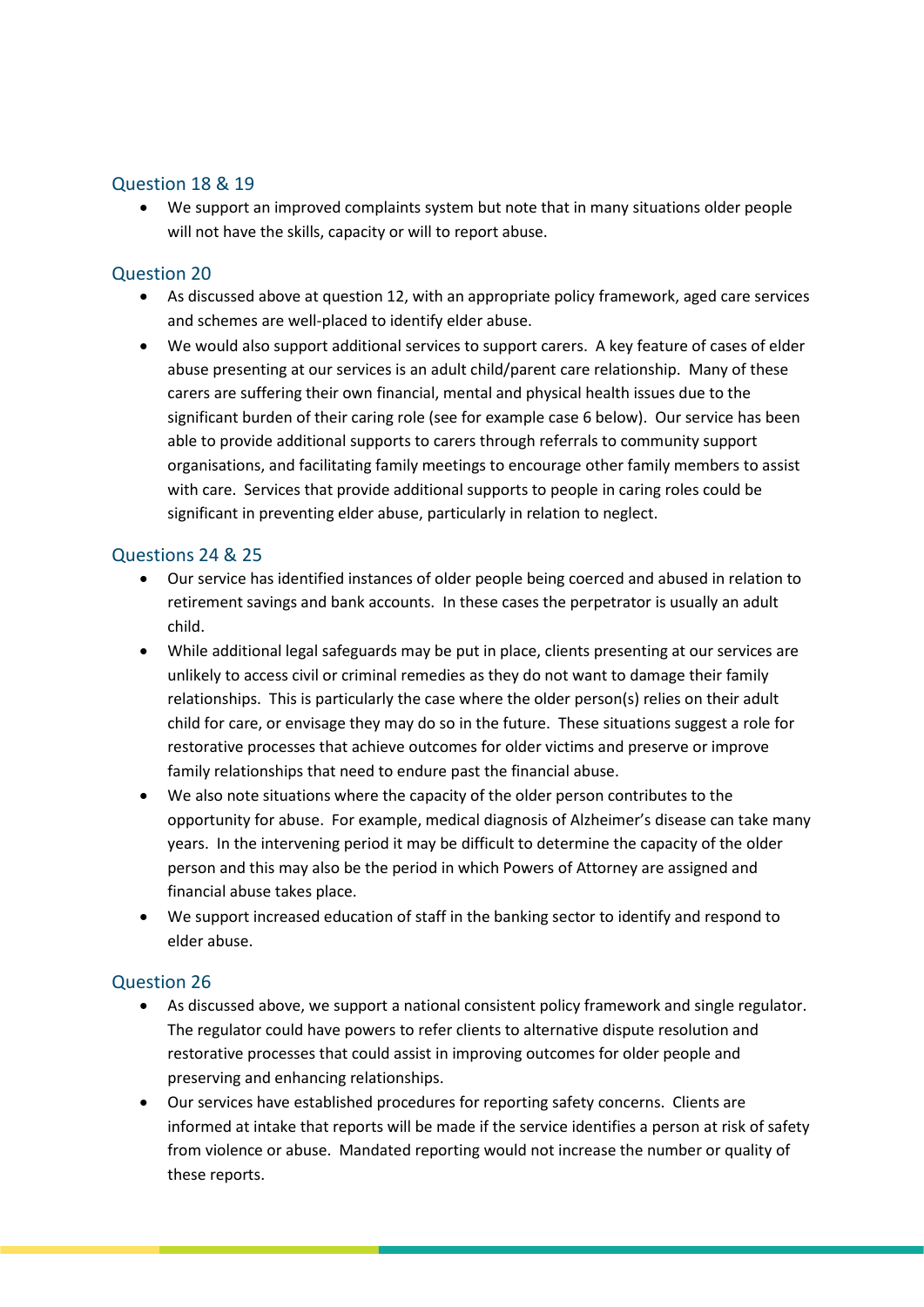## Question 27

- One of the key aims of Relationships Australia's elder relationship service is to help families have difficult conversations and come to agreement. The service can also assist decisionmaking, conflict resolution and agreement between parties in formal arrangements such as in aged care facilities. It is our experience that agreements made in this way are less likely to break-down, and result in harm and future litigation.
- In a number of cases to date, conflict and elder abuse has arisen due to an agreement breaking down or misunderstanding, but often the situation has arisen due to poor communication or that an agreement was never discussed or made at the outset (for example see case study 1 & 5).
- For example, in a survey conducted by Relationships Australia in May 2016, less than 50 per cent of respondents reported having a will. Of those who had a written will, one quarter had not discussed it with their family (see www.relationships.org.au).
- These case studies illustrate poor outcomes for older people as a result of family relationship breakdown. The breakdown of agreements can lead to financial distress for older people, social security dependence and delayed retirement. It can also lead to family conflict and relationship breakdown for the parent's relationship. In many cases, parents are unlikely to seek legal remedies, preferring restorative processes such as repayment plans, acknowledgement of wrongdoing and apology when help is sought.

## Question 28

• We note the issue paper's discussion of the cost, time and stress involved in pursuing many of the remedies currently available. We support the increased powers of tribunals and an increased range of alternative dispute resolution and support services to assist people to resolve disputes and make agreements.

#### Questions 29 - 32

- There are many opportunities whereby appointed decision-makers can and do abuse their powers. We have observed a low level of knowledge about the operation of these arrangements, both by the general public and their appointed decision makers (for example see case study 3). We support increased community education, tools and resources, and regulation/registration of these arrangements under a nationally consistent system.
- Stakeholder feedback has identified situations where Powers of Attorney granted years ago to one adult child were used to make end of life decisions without consultation with other adult children and family members. This has caused significant family distress and the wishes of the older person were not necessarily observed. Our service has recently been asked to train emergency medical staff after many complaints were made about Doctors allowing one member of a family to make end of life decisions without discussion with other members, and no real knowledge of the wishes of the older person. In a stressful situation, it is often difficult for the Attorney to separate their values and beliefs from the need to ensure the wishes of the older person are carried out.
- In another case a violent husband had guardianship of his elderly wife who had developed dementia. Her decreased capacity exposed her to increased risk of sexual assault until an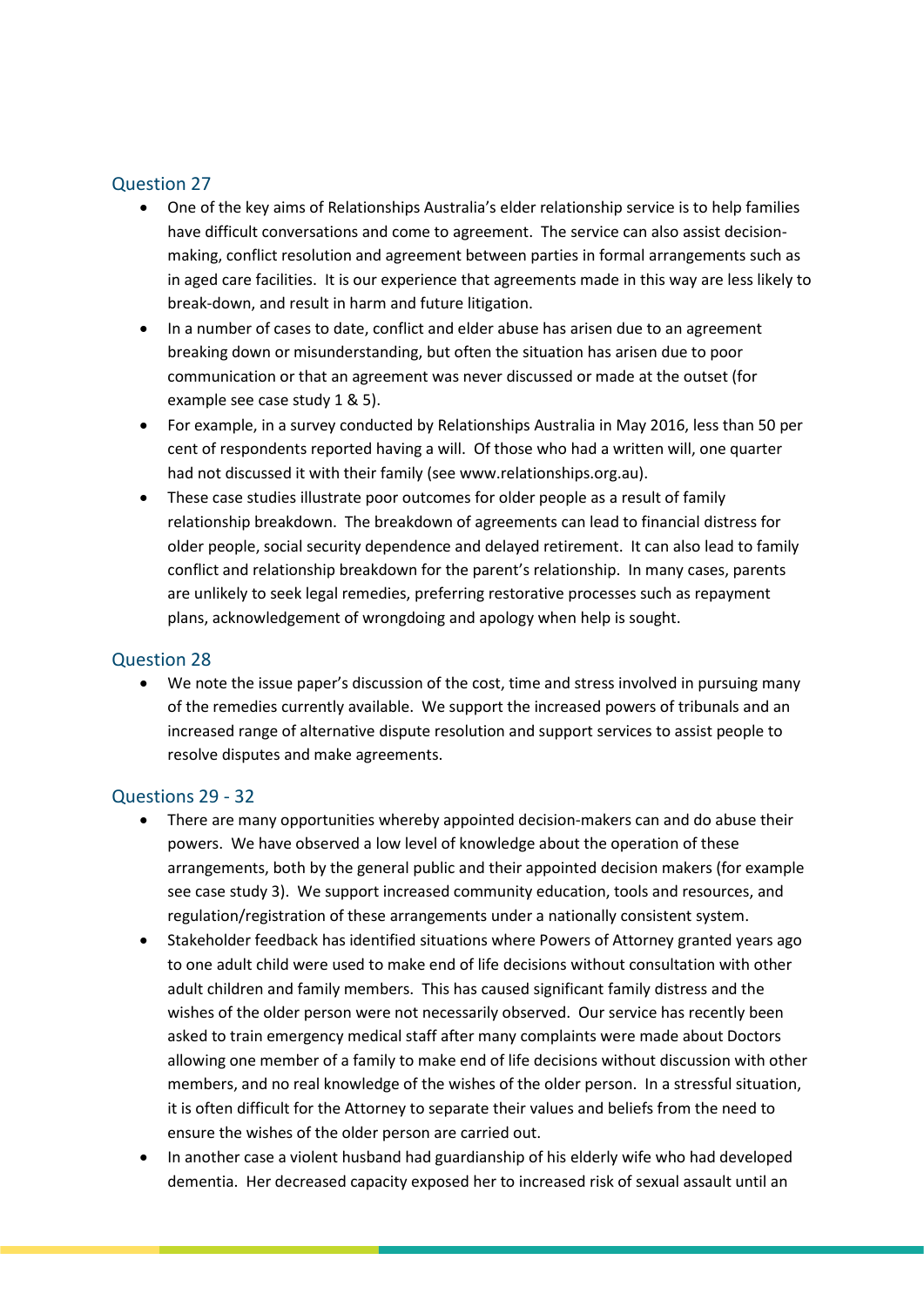adult daughter was able to convince her father to participate in a family meeting and agree to arrangements for formal care for her mother.

• While we agree that it is possible to have too many safeguards, policy must ensure that the choices exercised by people with such significant consequences are, at the very least, informed choices. We support an approach that firstly supports the voice of older people to express their wishes, and secondly promotes their best interests.

# Question 35 & 36

- As stated above, tools, training and resources could be developed for professionals who already provide services to older people, including health professionals. Community education and awareness could improve public knowledge and reporting.
- Along with health-justice partnerships, we also support partnerships between community sector professionals and lawyers.

# Question 41

- As mentioned above, our services have demonstrated the benefits of alternative forms of dispute resolution and redress that uses restorative and therapeutic approaches.
- Policy frameworks could be informed by innovative programs being trialled in international jurisdictions such as New Zealand and Canada.

#### Final observations

- We note that elder abuse can be as a result of historical family violence continuing at older ages or due to opportunities that arise later through caring roles or the poor personal circumstances and behaviours of perpetrators. The response and interventions are likely to be different depending on the history of the family and the circumstances of victims and perpetrators.
- Where there is a history of family violence, frailty and fear of being left without a carer can be a leverage point for change and prevention of future abuse. However, the opportunity for change can only be maximised if appropriate services are available. For example, whilst men's behavioural change programs are well-established in Australia, these services are not adequately funded or targeted towards older perpetrators.
- We also have observed the potential for domestic violence education to positively impact older generations, both at the community level in dispelling outdated views, and at the individual level in encouraging respectful family relationships.
- Where carer burden is a contributing factor, support services aimed at improving the mental and physical health of carers, employment and respite can be significant in mitigating the risk of abuse.
- In the early stages of Relationships Australia's elder relationship services trial we have promising results that support an innovative approach that can improve the outcomes of older clients and their families. In contrast to legal process which can circumvent the services ability and the client's willingness to mediate their own solutions, success has been achieved through assisting people to reach agreement, and restorative and therapeutic approaches that preserve and enhance relationships into the future.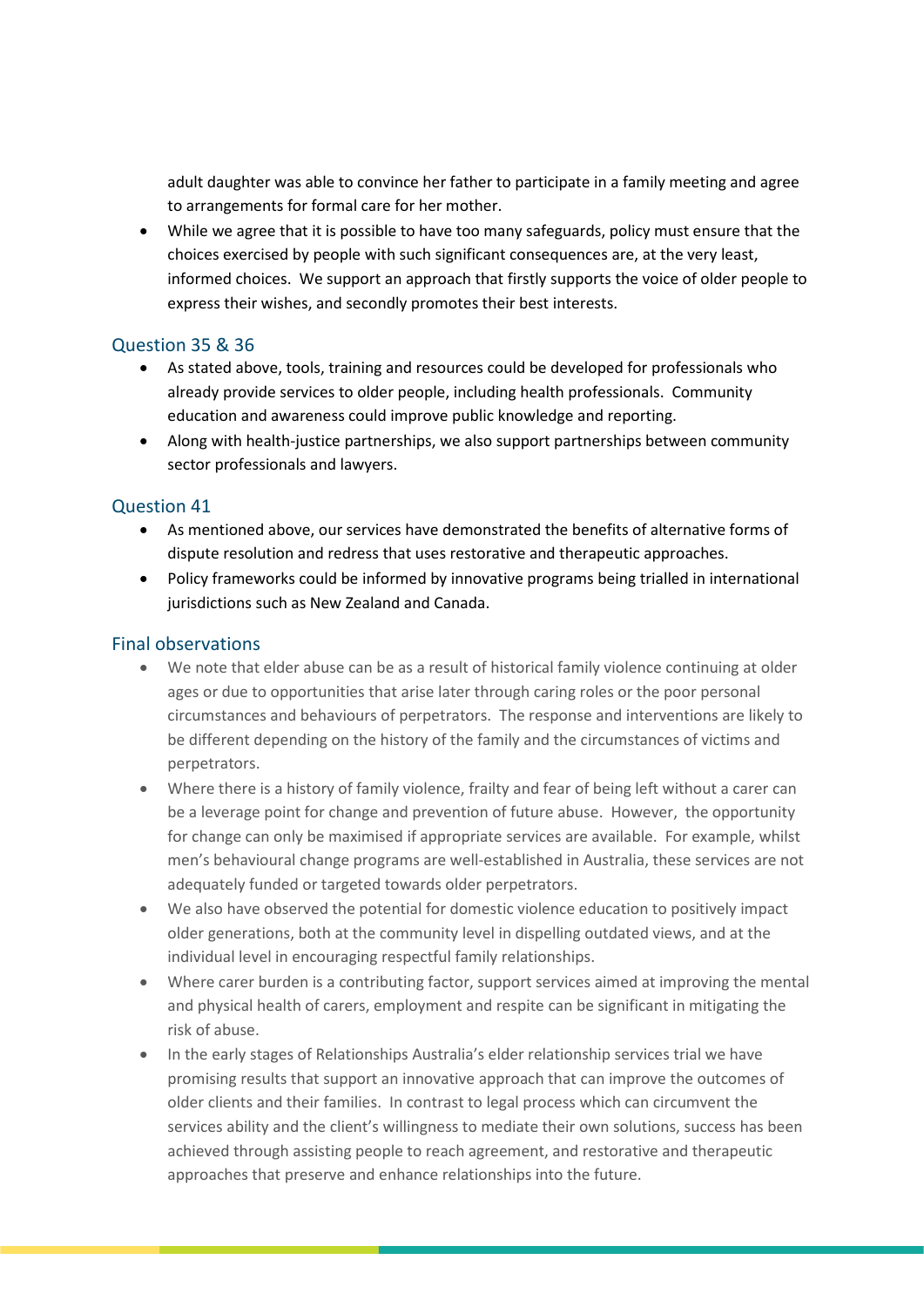# Case studies

# Case study 1 - mediation

A mother lent her son a large portion of her retirement savings for his business venture. There was an understanding by both parties that the money would be paid back. mother factored in that the son mostly owned his own home and felt confident that the money would be repaid. However, the son had re-mortgaged his home and did not disclose that he was in a precarious financial position.

Ten years have passed and the son has not been in a financial position to repay the mother and the mother has been unable to retire. The son and his wife have both worked hard for several years and they both have jobs but still contend they cannot afford to repay the loan. The son feels that the money, and his obligation to re-pay the loan, should simply be forgotten about. The son has not acknowledged to the mother his gratitude for the loan, nor his remorse at being unable to repay it.

In this situation, the mother has held off on pursuing her legal rights due to her love for her son. The mother is emotionally distressed over what she perceives to be her son's betrayal of her good will. Her legal claim is clear and undeniable; however, her husband (and the son's father), does not wish to pursue the son for the money. The division regarding their son has led to their own relationship and financial problems. They also share a sense of regret that they have been unable to give equally to all of their children and anger they are being taken advantage of.

Outcomes sought at mediation:

- 1. an acknowledgment/apology from the son that he understands the issues and is grateful and wanting to do his best to rectify the situation; and
- 2. partial repayment of the loan at a rate that the son and his family can afford.

#### Case study 2 - counselling

A separated elder couple accessed the elder relationships service. They had separated and there was a high level of animosity and blame and the husband was becoming very abusive towards the wife. One of the adult children was also very abusive towards the mother, blaming her for the separation. After intake, historical family violence was evident but this now included extended to other family member perpetrators.

The husband was unwell, and both elderly and old fashioned in his values, and unaware that his actions were a form of abuse. However, he was open to change, particularly as he was fearful of being on his own for the rest of his life.

The counselling process was effective in allowing them to reconfigure how they related to each other and educate the husband about respectful behaviour.

# Case study 3 – mediation

An adult child accessed the service as her sister had moved their father to a nursing home closer to her home; she had not consulted other family members. This move had meant that the father was no longer able to get outside into the garden (which he loved to do in the previous home). Also, his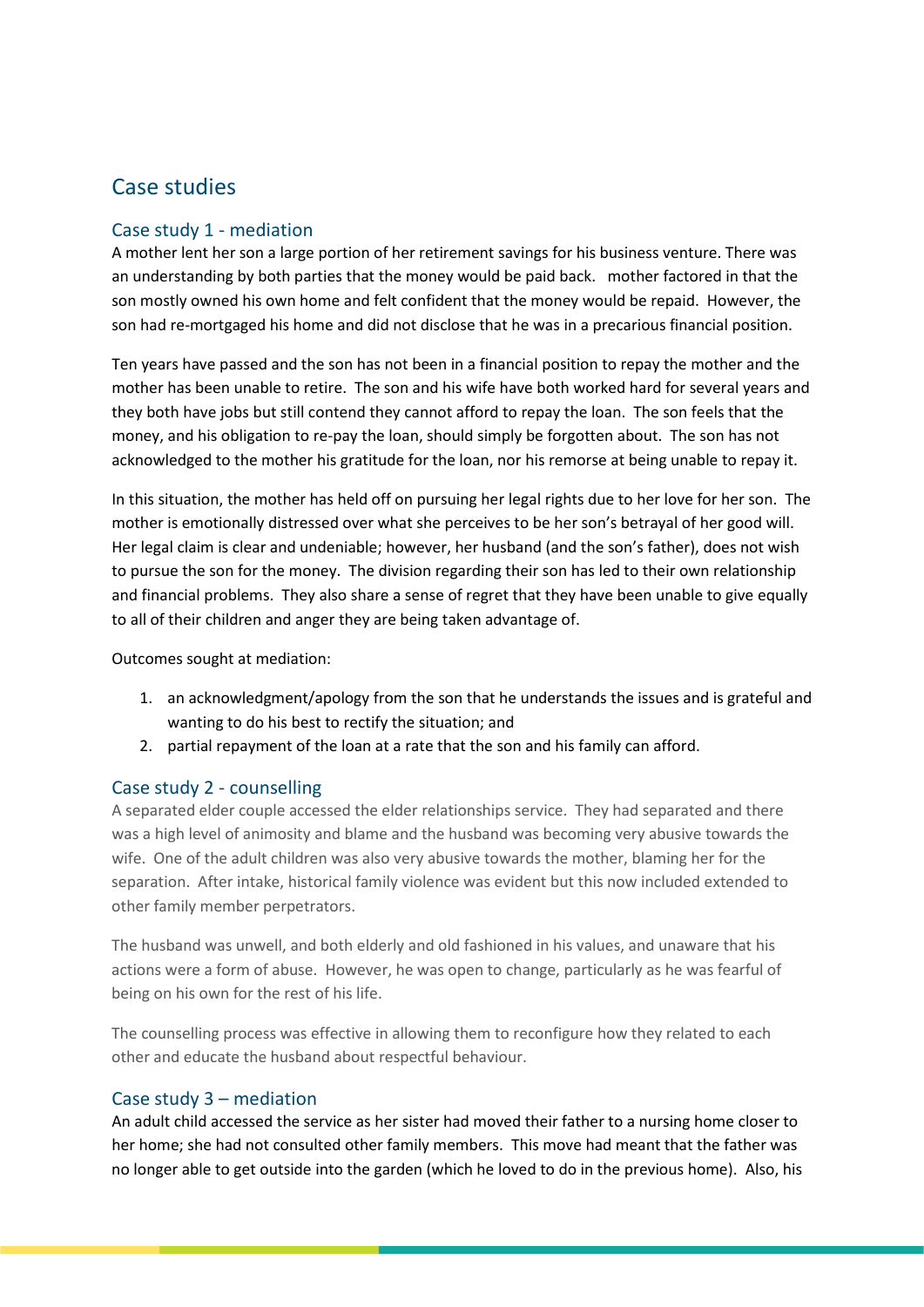partner could no longer visit him because he was now too far away and she had no transport. The elder daughter insisted that this new nursing home was best for him as it was "more secure" but the father and other siblings believed it was to meet her needs and not his.

The clients had initially contacted the state administrative appeals tribunal before seeking mediation, but the sister had been difficult to get an appointment with. By the time an intake was done the family had a date with the tribunal. The service offered them the option of a family meeting once they had been to the tribunal but the sister was no longer interested.

#### Case 4 - mediation

An elderly client was referred to the service by a local community organisation. The client lived with his son who was his main carer. The client had concerns around 'lending' his son money, feeling pressured to lend and the timing of repayment of loans. A support worker attended the interview and had genuine concerns about the client being taken advantage of and his ability to recollect when, if and how much the son had 'borrowed' from his father and when or if he had made repayments.

There were several attempts to contact the son but he said that there were no problems and the community worker was interfering. The father was contacted and it was explained that his son did not want to participate and he decided not to proceed and further upset his son.

#### Case study 5 - mediation

An elderly widowed mother came to the service requesting assistance with a family situation. Several families lived on their large rural property, including her two sons and their families who work the family farm.

Things had become increasingly hostile between the mother and one of the daughter in laws. The mother had moved out of the main house and was worried about their ability to live together and run the farm. The sons didn't want to get involved. A family meeting was held to assist the family members to come to an agreement about management of the farm and their family relationships.

#### Case 6 - mediation

Three male siblings in their fifties came to mediation to discuss the care of their elderly parents. They had another sibling who was not involved as she lived overseas. One son lived interstate and came back to regularly to see his parents and to try to manage their care. One son had taken the biggest responsibility for managing the care of the parents as he wasn't working but had reached a point where he was unwilling to continue doing this as it was affecting his mental health. The brothers had joint Power of Attorney over their parent's affairs.

Their parents still lived independently in their home. Mother had been diagnosed with dementia which was reasonably advanced and father had diagnosed mental health issues where he was prone to very angry outbursts. The sons had tried to buy in care to support them in their home but the parents wouldn't let strangers into the home and became hostile to most people trying to help such as carers, cleaners, RDNS etc. They would only really tolerate their children coming to help which had mainly fallen upon the son who wasn't working.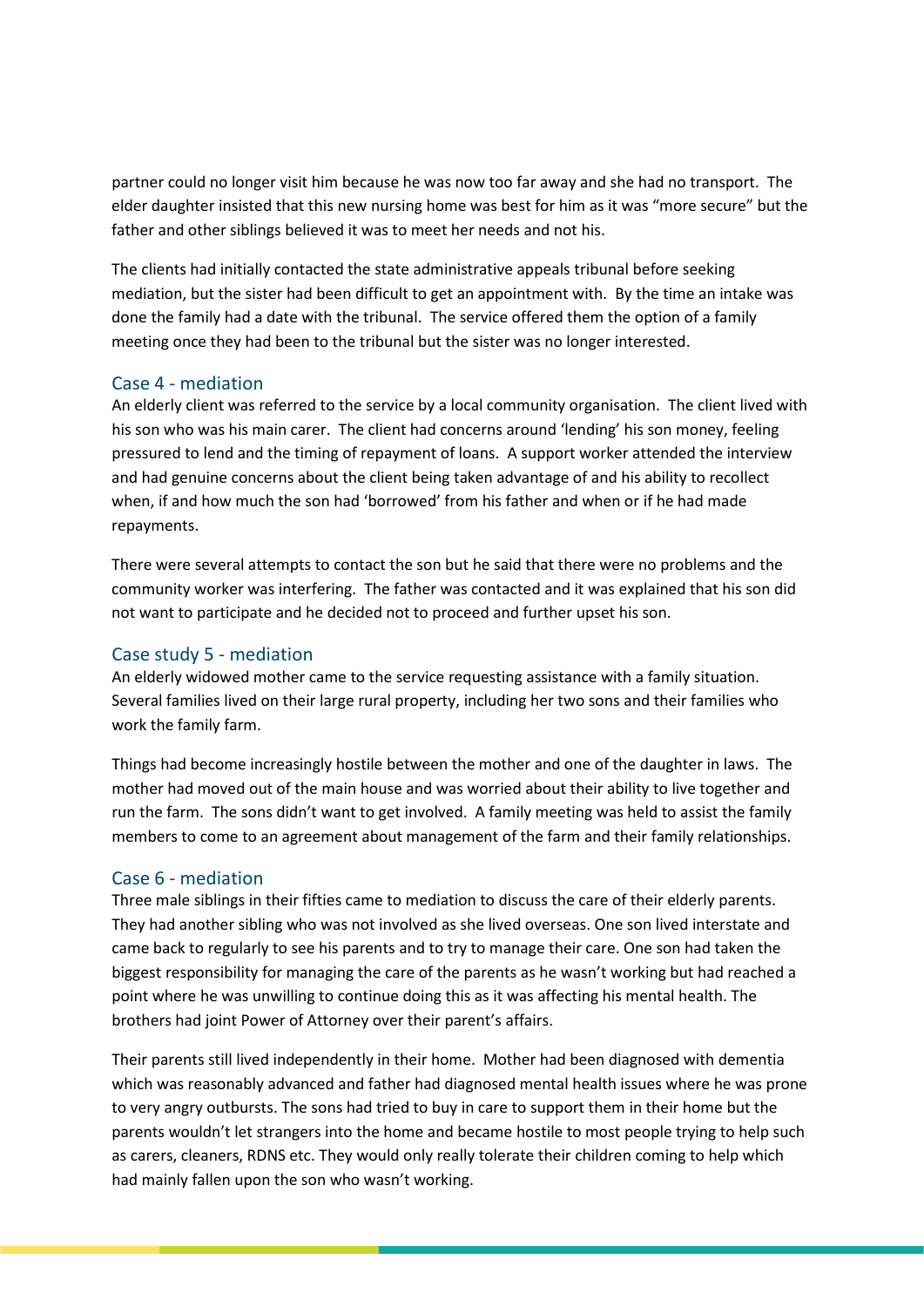Three siblings believed that mum and dad weren't coping and should be put into residential care against their will. One son was a staunch advocate for maintaining the independence and rights of his parents and would not agree to this as an option and had been resisting it for a considerable period of time (2 years or more) preferring to try different options to bring help into the home. He was often unable to help and went way overseas for extended periods for his work on a regular basis. The other brothers were aware that they could apply to the Guardianship Board but didn't want to cause conflict.

Outcome from the family meeting: The son who had resisted putting his parents into care eventually agreed to look at options for mum but would not agree to consider a placement for dad. He did agree to have a conversation with dad about the possibility of moving into care at some point in the future. Another mediation was scheduled.

# Case 7 – mediation and counselling

The service was contacted by an older couple who were unwillingly sharing their house with an adult daughter (aged 50). They had agreed for their daughter to move in for a short time to mind the house when on holidays but she then declined to move and been in the house for the last 6 years. The daughter has mental health issues and although living reasonably separately, was both verbally abusive, mostly to her mother, and stonewalling (refuses to discuss her behavior or moving out), and is making their lives in the house increasing stressful and unpleasant. The mother, in particular is feeling a negative impact on her own mental health and home amenity. There are also issues about the level of the daughter's financial contribution.

The mother is also worried about where else the daughter could live (the daughter is on a disability payment). The parents were thinking of selling their house as a means of resolving the situation although they do not really want to move.

The parents attended for an intake and discussed a length their situation. Their daughter was invited both by letter and by her parents verbally but chose not to participate in a mediation process.

We then referred the parents to Seniors Rights for legal advice and the mother to counselling. The mediator had a number of follow up phone calls with the mother to see how things were progressing.Thr ough legal advice the parents became aware they had legal options to remove their daughter if necessary. Seniors Rights also offered to help them draft warning letters to their daughter of their wish for her to relocate and ability to evict if no other option. Seniors Rights also offered to provide the daughter directly with referrals and resources to find alternative accommodation. Although the matter did not proceed to mediation the parents felt much more informed and empowered and realised they did in fact have options beyond selling the house to separate themselves from their child's abusive behaviour.

#### Case 8 - mediation

The service was contacted by an adult daughter living in the city whose mother (85 year old with increasing forgetfulness) lives on a property 80 kms out in the country with one of her adult sons. The son lives in a bungalow on the same property. The son keeps an eye out for his mother and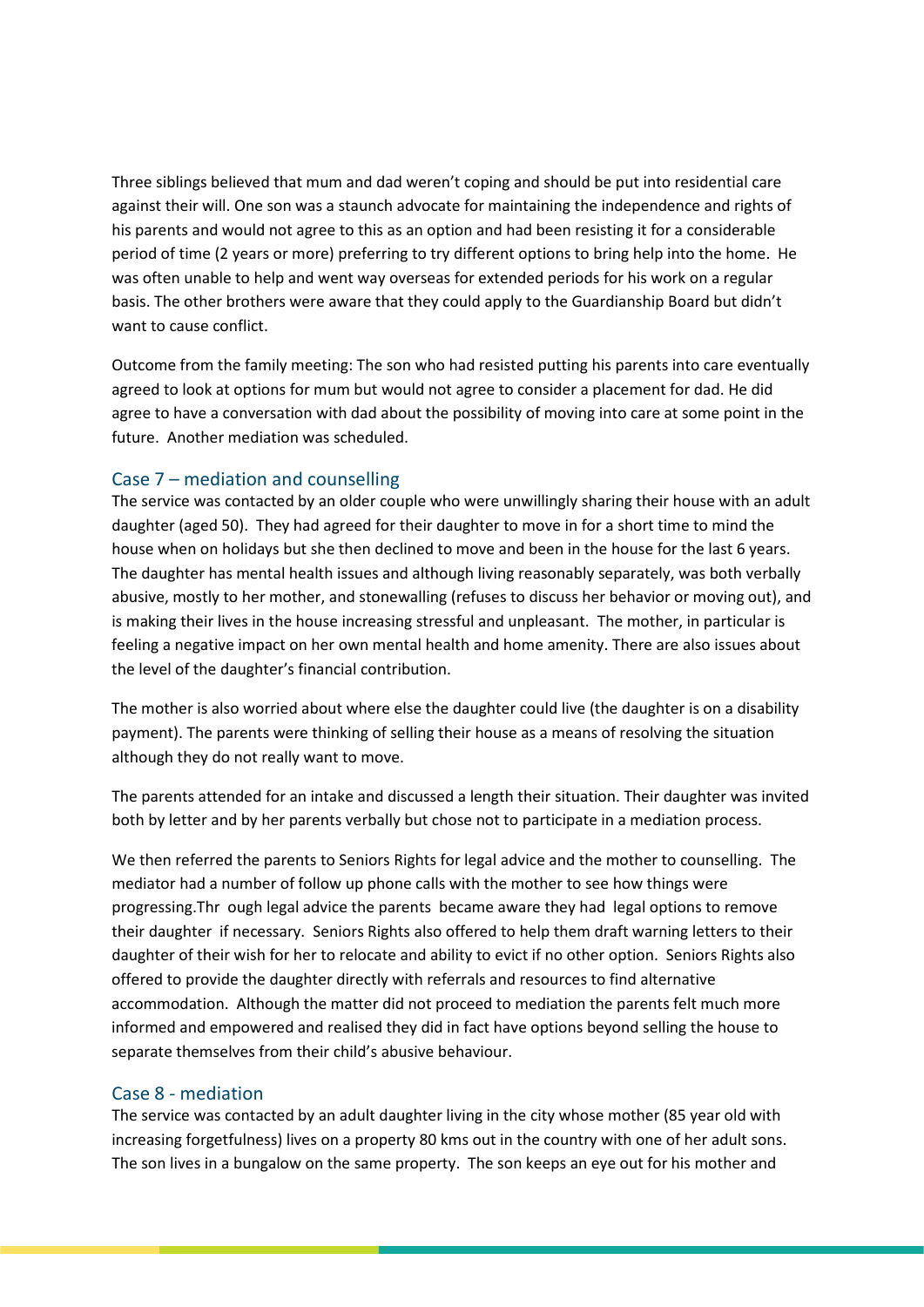helps her out in many ways around the home. This has been the living arrangement for many years now, but the daughter has become increasingly concerned about what she sees as her brother's bullying of their mother. This takes the form of alleged controlling behaviour around their mother's cooking, planned outings/trips, driving and other matters. He has been receiving a disability pension for many years. The daughter acknowledges many good aspects of her brother's care and in fact believes he needs respite, but they can't agree about respite care for their mother (amongst other things).

Intake/assessment sessions were conducted with the daughter and her mother, but attempts to engage the son in mediation have so far been unsuccessful. The mother does acknowledge that a couple of things could certainly be different, but does not seem prepared to take the matter further although she has spoken to her GP about it. The adult daughter is still hopeful that her brother will come to mediation.

## Case 9 - mediation

The service was contacted by an older person who was the carer for her physically disabled (wheel chair bound) husband in a home which they share with their daughter and son-in-law and their 3 children. The property was bought in the name of all 4 people some 5 years ago when the parents were moving from interstate. The mother also has some physical health issues of her own. She had been referred by a community service housing social worker who had been investigating some possible alternative accommodation for them, because the son-in-law had been saying that the home would have to be sold by the end of the year.

Individual intake/assessment was conduct with each adult. Both parents said that the mother was the target of verbal and emotional abuse by the son-in-law. Despite the stressful atmosphere in the house, the parents were still keen to discuss continuing to live under the 1 roof "but with respect." Seeing the grandchildren was obviously important to them.

At intake, the daughter and son-in-law seemed frustrated about a situation they say they had tried to improve, but couldn't. They had made many suggestions, including suggestions for respite care for the mother, but nothing was taken up. Communication was clearly a big issue and they were under severe financial stress. They wanted to discuss this in mediation, and also see if something could change in their relationship with the parents.

The parties came together for mediation. Agreements were made about finding a boarder, whose financial contribution could help with the mortgage, which the parents acknowledged was very urgent and important. There was also the opportunity for the mother to talk about how she felt about the verbal abuse. The son-in-law listened and did not react defensively. Discussion also occurred about respite for the mother and the mother in turn talked about how much she loved them and the grand-children.